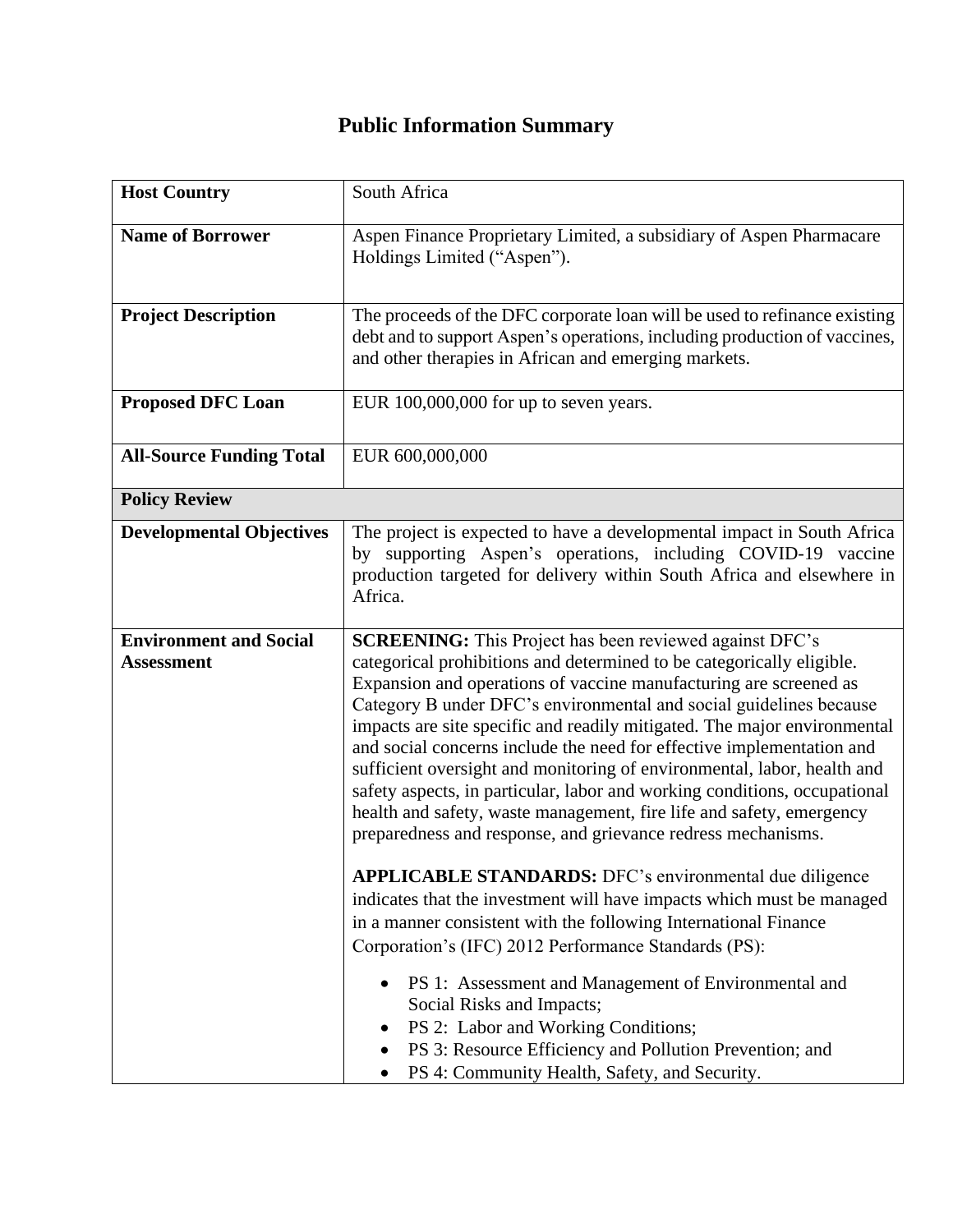| Additionally, the Project will be required to meet applicable provisions<br>of the IFC's April 30, 2007 Environmental Health and Safety (EHS)<br>General Guidelines and IFC's April 30, 2007 EHS Guidelines for<br>Pharmaceuticals and Biotechnology Manufacturing.                                                                                                                                                                                                                                                                                                                                                                                                                                                                                                                                                                                                                                                                                                                                                                                                                        |
|--------------------------------------------------------------------------------------------------------------------------------------------------------------------------------------------------------------------------------------------------------------------------------------------------------------------------------------------------------------------------------------------------------------------------------------------------------------------------------------------------------------------------------------------------------------------------------------------------------------------------------------------------------------------------------------------------------------------------------------------------------------------------------------------------------------------------------------------------------------------------------------------------------------------------------------------------------------------------------------------------------------------------------------------------------------------------------------------|
| A desk-review based due diligence assessment indicates that because<br>the Project involves expansion of manufacturing within existing<br>facilities located in designated industrial areas and does not involve<br>greenfield construction, land acquisition nor significant adverse impacts<br>with respect to biodiversity, impacts to or related to resettlement,<br>indigenous peoples, and cultural heritage are not anticipated. Therefore,<br>PS 5, 6, 7, and 8 are not triggered at this time.                                                                                                                                                                                                                                                                                                                                                                                                                                                                                                                                                                                    |
| The Project will be required to adhere to DFC's ESPP requirements for<br>Health Care Projects relating to projects involving manufacturing of<br>pharmaceuticals.                                                                                                                                                                                                                                                                                                                                                                                                                                                                                                                                                                                                                                                                                                                                                                                                                                                                                                                          |
| <b>Impacts and Mitigation Measures: IFC, as the lead arranger of the</b><br>syndication, conducted environmental and social due diligence on the<br>Project, including site visits to Aspen's Gqeberha (formally known as<br>Port Elizabeth) site in South Africa and Beta Healthcare site in Nairobi,<br>Kenya as well as meetings and interviews with Aspen management and<br>facility-level personnel responsible for EHS, Human Resources, and<br>utilities. Given the emergency nature of the Project (the urgent need for<br>COVID-19 vaccines) and therefore extremely accelerated timeframe,<br>DFC's environmental and social assessment is primarily based on IFC's<br>Environmental and Social Review Summary (ESRS) and discussions<br>with IFC's E&S specialist who conducted the ESDD. In addition, DFC,<br>along with subject matter expert from U.S. Department of Health and<br>Human Services (HHS) Biomedical Advanced Research and<br>Development Authority (BARDA), had discussions with IFC's industry<br>specialist to assess adequacy of quality control measures. |
| According to IFC's ESRS, Aspen has established, implemented, and is<br>maintaining an integrated management system aligned with the<br>requirements of the ISO 45001:2018 (occupational health and safety<br>management) and ISO 14001:2015 (environmental management)<br>standards at most of its sites. The API manufacturing sites have relevant<br>accreditation including US Food and Drug Administration (U.S. FDA)<br>accreditation. For non-certified sites, Aspen applies the environmental<br>management principles and various Group-level occupational, health<br>and safety (OHS) standards, and standard operating procedures (SOPs)<br>that are implemented across all business units. In addition, the visited<br>facilities were noted to have their additional site-specific policies and                                                                                                                                                                                                                                                                                |
|                                                                                                                                                                                                                                                                                                                                                                                                                                                                                                                                                                                                                                                                                                                                                                                                                                                                                                                                                                                                                                                                                            |